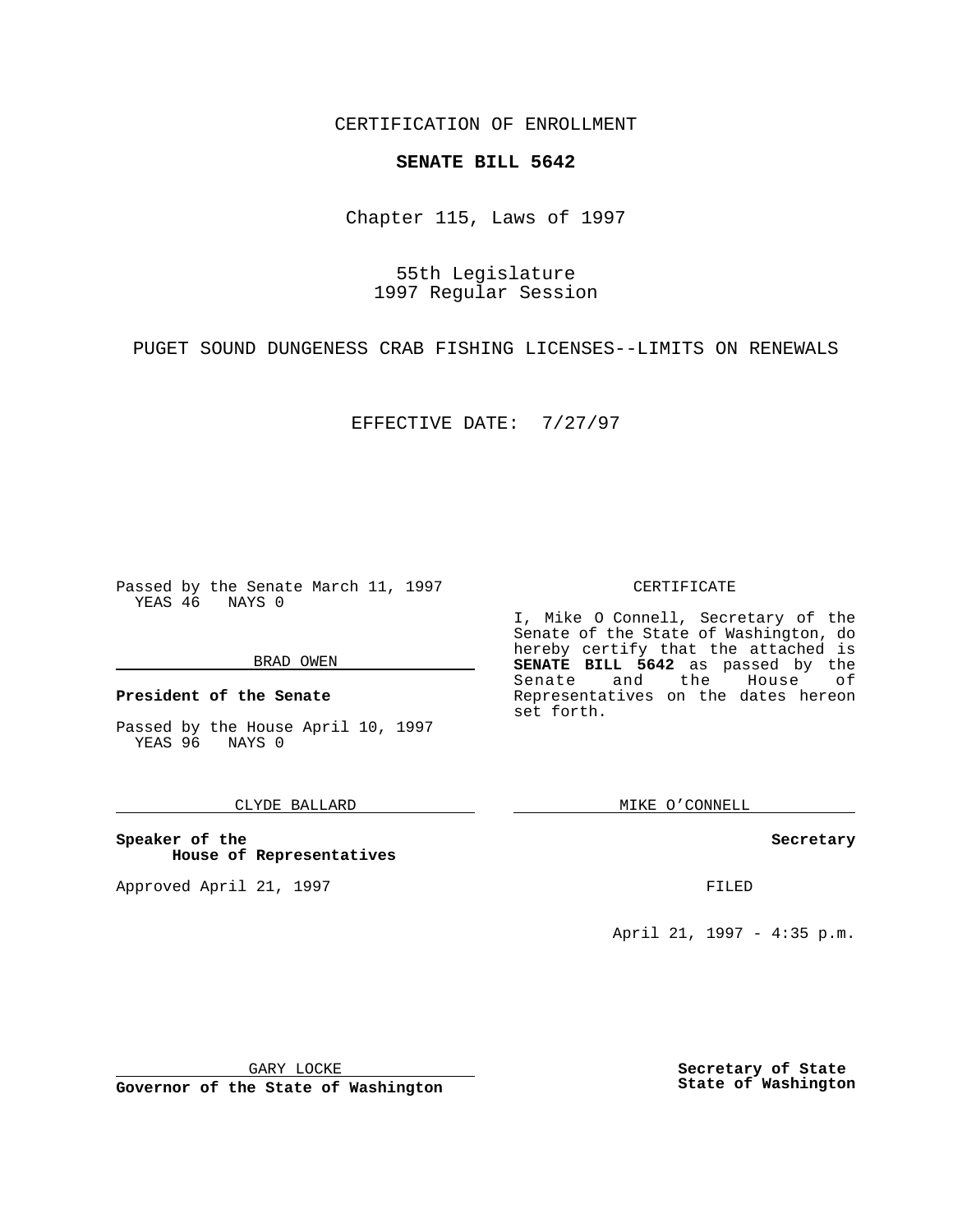# **SENATE BILL 5642** \_\_\_\_\_\_\_\_\_\_\_\_\_\_\_\_\_\_\_\_\_\_\_\_\_\_\_\_\_\_\_\_\_\_\_\_\_\_\_\_\_\_\_\_\_\_\_

\_\_\_\_\_\_\_\_\_\_\_\_\_\_\_\_\_\_\_\_\_\_\_\_\_\_\_\_\_\_\_\_\_\_\_\_\_\_\_\_\_\_\_\_\_\_\_

Passed Legislature - 1997 Regular Session

### **State of Washington 55th Legislature 1997 Regular Session**

**By** Senators Spanel and Oke

Read first time 02/04/97. Referred to Committee on Natural Resources & Parks.

 AN ACT Relating to limiting the number of fishers eligible to commercially fish for Puget Sound dungeness crab; and amending RCW 75.30.130.

BE IT ENACTED BY THE LEGISLATURE OF THE STATE OF WASHINGTON:

 **Sec. 1.** RCW 75.30.130 and 1993 c 340 s 34 are each amended to read as follows:

 (1) It is unlawful to take dungeness crab (Cancer magister) in Puget Sound without first obtaining a dungeness crab--Puget Sound fishery license. As used in this section, "Puget Sound" has the meaning given in RCW 75.28.110(5)(a). A dungeness crab--Puget Sound fishery license is not required to take other species of crab, including red rock crab (Cancer productus).

 (2) Except as provided in subsections (3) and (7) of this section, after January 1, 1982, the director shall issue no new dungeness crab-- Puget Sound fishery licenses. Only a person who meets the following qualifications may renew an existing license:

 (a) The person shall have held the dungeness crab--Puget Sound fishery license sought to be renewed during the previous year or acquired the license by transfer from someone who held it during the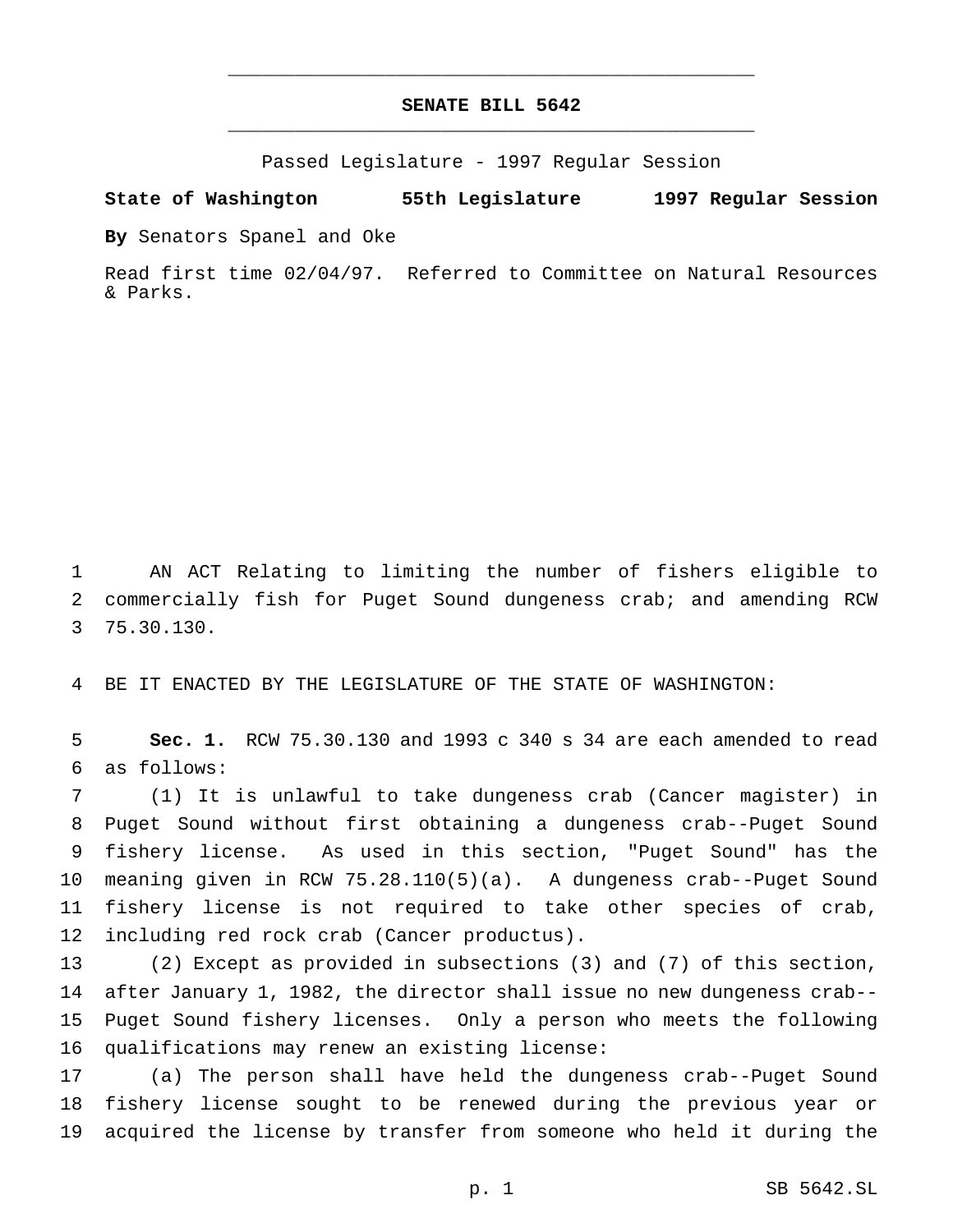previous year, and shall not have subsequently transferred the license to another person; and

 (b) The person shall document, by valid shellfish receiving tickets issued by the department, that one thousand pounds of dungeness crab were caught and sold during the previous two-year period ending on December 31st of an odd-numbered year:

(i) Under the license sought to be renewed; or

 (ii) Under any combination of the following commercial fishery licenses that the person held when the crab were caught and sold: Crab pot--Non-Puget Sound, crab ring net--Non-Puget Sound, dungeness crab-- Puget Sound. Sales under a license other than the one sought to be renewed may be used for the renewal of no more than one dungeness crab--Puget Sound fishery license.

 (3) Where the person failed to obtain the license during the previous year because of a license suspension, the person may qualify for a license by establishing that the person held such a license during the last year in which the license was not suspended.

 (4) The director may reduce or waive the poundage requirement established under subsection (2)(b) of this section upon the recommendation of a review board established under RCW 75.30.050. The review board may recommend a reduction or waiver of the poundage requirement in individual cases if, in the board's judgment, extenuating circumstances prevent achievement of the poundage requirement. The director shall adopt rules governing the operation of the review boards and defining "extenuating circumstances."

 (5) This section does not restrict the issuance of commercial crab licenses for areas other than Puget Sound or for species other than dungeness crab.

29 (6) ((Subject to the restrictions in section 11 of this act, 30 dungeness crab--)) Puget Sound fishery licenses are transferable from one license holder to another.

32 (7) If fewer than ((two hundred)) one hundred twenty-five persons are eligible for dungeness crab--Puget Sound fishery licenses, the director may accept applications for new licenses. The director shall determine by random selection the successful applicants for the additional licenses. The number of additional licenses issued shall be 37 sufficient to maintain ((two hundred)) one hundred twenty-five licenses in the Puget Sound dungeness crab fishery. The director shall adopt rules governing the application, selection, and issuance procedures for